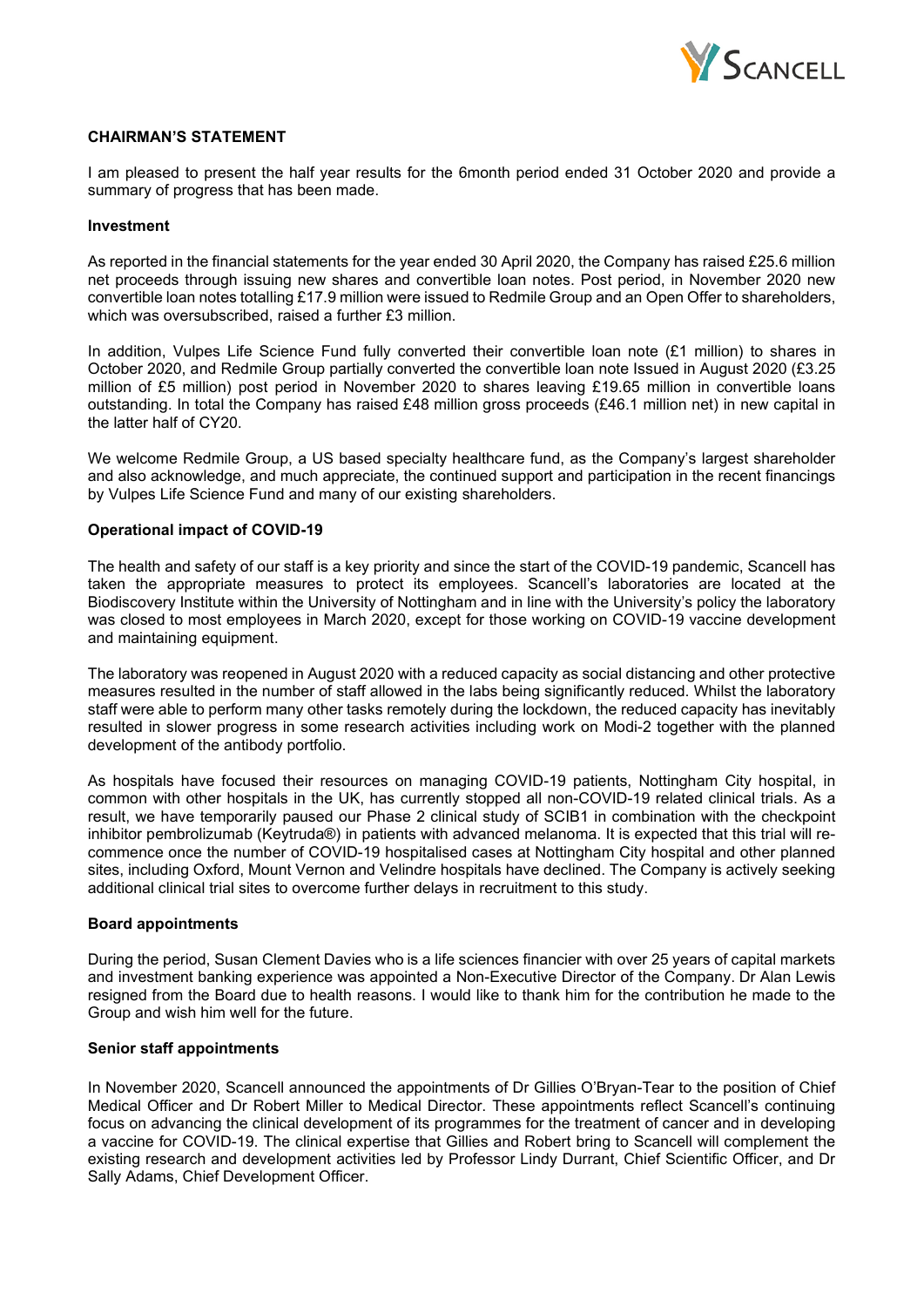

### **ImmunoBody® platform**

Scancell's ImmunoBody® immunotherapy platform uses the body's immune system to identify, attack and destroy tumours. This is achieved by using a DNA plasmid to stimulate the uptake and presentation of cancer antigens to generate high avidity T cell responses. Each ImmunoBody $\circledast$  vaccine can be designed to target a particular cancer in a highly specific manner, offering the potential for enhanced efficacy and safety compared with other approaches. These cancer vaccines have the potential to be used as monotherapy or in combination with checkpoint inhibitors and other agents.

Recent studies have demonstrated that Scancell's AvidiMab™ technology can be applied to an ImmunoBody® to increase the potency of the T cell response; this modification can be used for the development of any ImmunoBody® cancer vaccine and has also been incorporated into the design of our COVID-19 vaccine programme. Furthermore, this modification has the added advantage of extending the patent life of this platform and any resulting products. Future ImmunoBody® programmes incorporating this modification to enhance the immune response will be identified by the prefix *iSCIB*.

#### *SCIB1 melanoma vaccine and Phase 2 clinical trial*

SCIB1 is Scancell's lead ImmunoBody® product and is being developed for the treatment of metastatic melanoma. In a Phase 1/2 clinical trial, survival with SCIB1 treatment was superior to historical survival rates, with 14 of 16 resected patients receiving 2-4 mg doses of SCIB1 surviving for more than five years (as reported in February 2018).

Scancell has initiated a Phase 2 clinical study of SCIB1 in patients with advanced melanoma who are also receiving the checkpoint inhibitor pembrolizumab (Keytruda®). Although pembrolizumab is an approved therapy for advanced melanoma, response to treatment is limited to only a subset of patients (circa 30%). The Phase 2 study is therefore designed to assess whether the addition of SCIB1 treatment will result in an improvement in the tumour response rate, progression-free survival and overall survival in patients with advanced melanoma who are also eligible for treatment with pembrolizumab.

The Company had previously announced that it had received the necessary regulatory and ethical approvals to initiate the UK arm of the SCIB1 clinical trial. Depending upon the relaxation of current COVID-19 restrictions, the Company is planning to commence patient recruitment in late Q1 2021. In order to increase the rate of recruitment, once hospital sites are re-opened, we are aiming to open further sites in addition to those at Nottingham, Oxford, Mount Vernon and Velindre hospitals.

#### *SCIB2 vaccine*

SCIB2, Scancell's second ImmunoBody® therapy, targets an antigen called NY-ESO-1, which is expressed on a range of solid tumours, including NSCLC, oesophageal, ovarian, bladder and prostate cancers, as well as neuroblastoma, melanoma and sarcoma. Scancell has demonstrated that administration of SCIB2 in a liposomal nanoparticle results in potent immune responses and anti-tumour activity in preclinical models.

In December 2017, Scancell entered into a clinical development partnership with Cancer Research UK (CRUK) to develop SCIB2 for the treatment of non-small cell lung cancer (NSCLC) and other solid tumours. Under the terms of the clinical development partnership, CRUK agreed to fund and sponsor a UK-based Phase 1/2 clinical trial of SCIB2 in combination with a checkpoint inhibitor in patients with solid tumours. As previously announced, due to the impact of the on-going COVID-19 pandemic, this agreement is currently under evaluation including possible termination of the partnership in which case all rights to the programme would revert to Scancell.

### *COVIDITY Programme*

Building on the clinical success of SCIB1 in malignant melanoma, Scancell aims to utilise its expertise to produce a simple, safe, cost-effective and scalable vaccine to induce both durable T cell responses and virus neutralising antibodies (VNAbs) against COVID-19. As research data emerges, it is becoming increasingly clear that the induction of potent and activated T cells may play a critical role in the development of long-term immunity and clearance of virus-infected cells.

As announced on 24 April 2020, Scancell initiated a research programme called 'COVIDITY' to develop a vaccine for COVID-19, in collaboration with scientists in the newly established Centre for Research on Global Virus Infections and the new Biodiscovery Institute at the University of Nottingham, and Nottingham Trent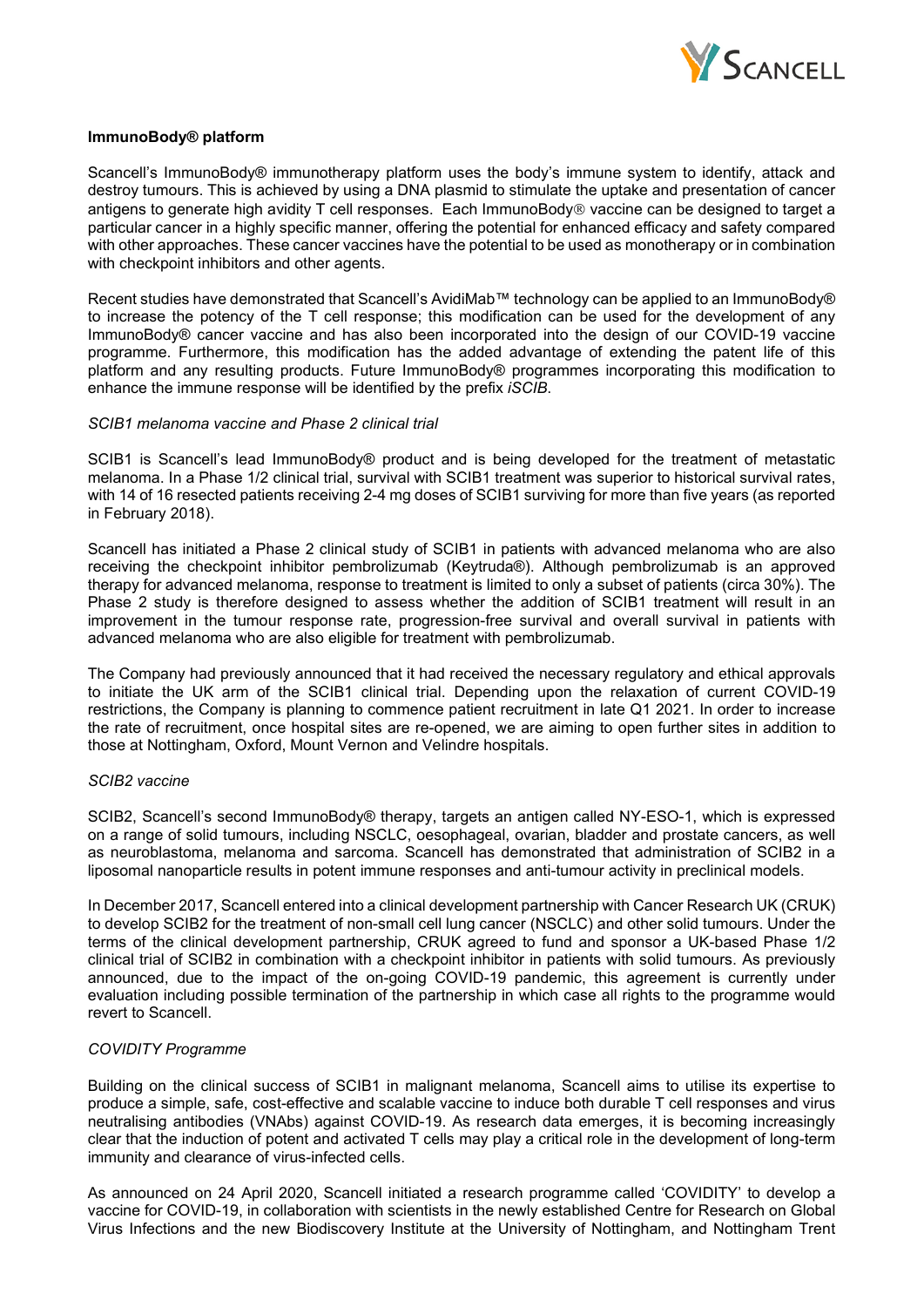

University. Since the year end, Scancell announced that the COVIDITY programme collaboration had secured non-dilutive funding from Innovate UK, the UK's Innovation Agency. Scancell is set to receive approximately £2 million of the collaboration awarded funding which will be used to initiate a Phase 1 clinical trial during 2021. By utilising the principles of the ImmunoBody® cancer vaccine approach, Scancell has developed a second generation vaccine which offers several potential advantages over currently approved and late-stage COVID-19 vaccines:

- Targets the S protein to induce VNAbs that prevent the SARS CoV-2 virus from entering cells but also induces strong T cell responses to both the S and N proteins to destroy virally infected cells and prevent further viral replication
- As the N protein is well-conserved between coronaviruses, the Scancell vaccine has the potential to be effective against any variant or new strain of coronavirus in addition to the current dominant COVID-19 strain
- Use of the AvidiMab™ technology increases the potency of the T cell response which, in turn, should lead to long-term protection and immunological memory
- DNA vaccines are exceptionally stable, do not require ultra-low temperature storage and are manufactured using relatively simple processes

As reported in October 2020, Scancell entered into a collaboration with Cobra Biologics, part of the Cognate BioServices family, to conduct preliminary work leading to the manufacture of our COVID-19 vaccine with the goal of starting a Phase 1 clinical trial as soon as possible during 2021.

In December 2020, we announced the selection of our lead COVID-19 vaccine candidate, SN14. In light of the newly identified variants of the SARS CoV-2 virus, which are becoming increasingly prevalent and which may become more important in the transmission and community spread of COVID-19, more recent data has suggested that another of our lead candidates, SN15 (or SCOV1 for future reference), may confer even better protection against the virus than SN14. SCOV1 reproducibly elicited higher-titre anti-S virus neutralising antibodies (VNAbs) together with high avidity T cells against both the S and N proteins and further studies are underway to test SCOV1 against the variants identified in South Africa and Brazil.

# **Moditope® platform**

Scancell's Moditope® is an immunotherapy platform targeting tumour associated stress-induced posttranslational modifications (siPTMs) to stimulate the production of killer T-helper cell (CD4 T cell) responses that induce anti-tumour activity without toxicity. Moditope® vaccines comprise citrullinated or homocitrullinated tumour-associated peptide epitopes which stimulate the production of cytotoxic CD4 T cells which identify, target and destroy the tumour cells. Pre-clinical studies have shown that conjugation of the Modi-1 peptides to the adjuvant Amplivant® enhances anti-tumour immune responses 10-100 fold and resulted in highly efficient tumour eradication, including protection against tumour recurrence.

### *Modi-1*

Modi-1 is the first Moditope® vaccine and consists of two citrullinated vimentin peptides and one citrullinated enolase peptide. Vimentin and enolase peptides are highly expressed in triple negative breast cancer (TNBC), ovarian cancer, head and neck cancer, as well as many other cancers.

In January 2020, the Company announced an update on progress towards initiating the Modi-1 Phase 1/2 clinical trial, including successful completion of Good Manufacturing Practice (GMP) drug substance manufacture for all three of the conjugates that comprise the Modi-1 product. Successful progression to GMP drug product manufacture and formulation of clinical supplies for two of the peptide conjugate components was also completed during the period with drug product manufacturing of the third component continuing postperiod.

As announced in June 2020, formal regulatory-compliant toxicity studies have now been completed, with no evidence of any local or systemic toxicities being reported. The Company continues to progress the necessary processes and documentation required for regulatory submission to start the planned clinical study in the UK in H1 2021. Based on these current timeline expectations, interim data is expected H1 2022 which is likely to include safety data and potentially early efficacy indicators.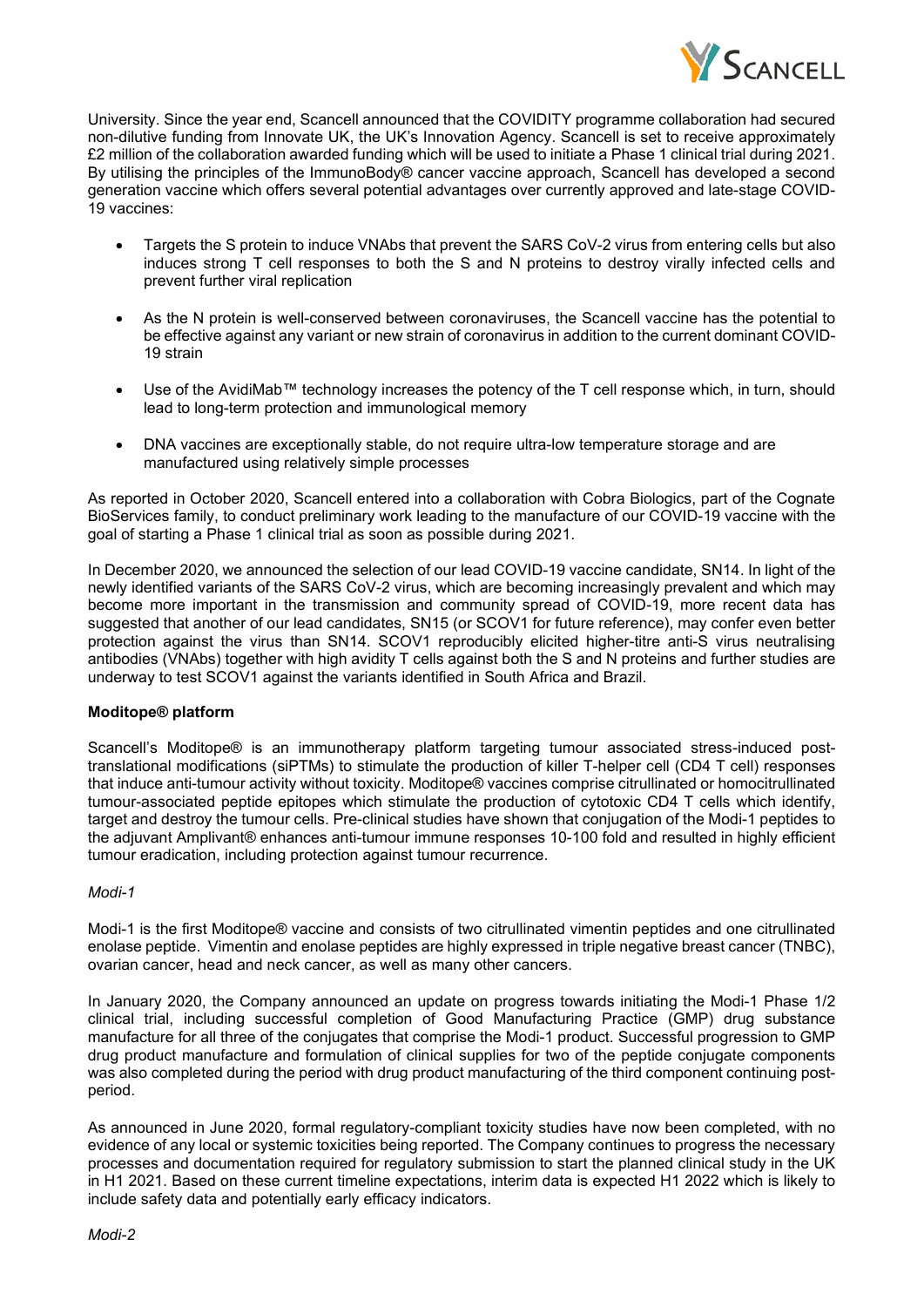

Whilst Modi-1 acts by stimulating the production of CD4 T cells using citrullinated tumour-associated peptide epitopes, Modi-2 exploits a new modification, stimulating the production of cytotoxic CD4 T cells using homocitrullinated tumour-associated peptide epitopes. Whereas citrullination involves the conversion of the amino acid arginine to citrulline, the process of homocitrullination involves the conversion of lysine to homocitrulline. Scancell believes this second mechanism of action has the potential to broaden the utilisation of the Moditope® platform.

Modi-2 is currently in pre-clinical development and work is underway to characterise specific homocitrullinated peptides for clinical development that have the potential to address different cancer indications to Modi-1, including tumours with a particularly immunosuppressive environment.

The data generated to date clearly demonstrates the potential of homocitrullinated, as well as citrullinated, tumour-associated peptide epitopes to be developed for the treatment of solid cancers.

### *T Cell Receptor (TCR) Research*

The Company continues its research programme to screen and identify T cell receptors that recognise Moditope® epitopes. We believe that a successful outcome in this programme could lead to further development with BioNTech with whom the Company entered into a research collaboration in 2018.

#### **Monoclonal antibodies**

Monoclonal antibody (mAbs) therapeutics have proven to be effective in the treatment of many cancers and identification of new products against novel targets are highly sought after by pharmaceutical companies. In April 2018, Scancell acquired from the University of Nottingham, a number of novel monoclonal antibodies against tumour-associated glycans with the aim to further develop and identify lead therapeutic candidates.

Most mAbs for the treatment of cancer target proteins on the cancer cell surface and subsequently mediate an immune response to eliminate that cell. However, there remains an unmet need for new and improved therapeutic targets, as well as improved approaches to mediate cell killing. All cells are covered by a dense layer of sugar structures, called glycans, which change when a normal cell turns into a cancerous one. Hence, tumour-associated glycans (TaGs) are motifs that are associated with tumour malignancies which can be targeted by antibodies.

Scancell's development pipeline includes mAbs with superior affinity and selectivity profiles against specific TaGs, that have now been further engineered using the Company's AvidiMab™ technology, which enhances the ability to directly kill tumour cells.

AvidiMab™ has broad potential to increase the avidity or potency of any therapeutic monoclonal antibody including those being developed for autoimmune diseases, as well as cancer. A patent application has been filed that seeks broad protection for the AvidiMab™ technology establishing it as Scancell's third proprietary immunotherapy platform technology, together with ImmunoBody® and Moditope®.

Between Q3 2019 and Q1 2020, the Company entered into three non-exclusive research agreements with leading antibody technology companies in Europe, the USA and China to evaluate the Company's anti-TaG mAbs including those enhanced with the AvidiMab™ technology. TaGs can be targeted by several other tumour cell killing approaches, including antibody drug conjugates, redirected T-cells, and adoptive cell therapies such as chimeric antigen receptor (CAR) T cells. Commercial discussions were initiated with one of the evaluation parties towards a partnering transaction for one of the TaG antibodies; however, with the additional funds available from the H2 2020 Capital Raise, the Company now intends to add further value to both the AvidiMab™ platform and the TaG antibodies before concluding any partnering deals of this nature.

### **Financial**

### *Profit or Loss and Other Comprehensive Income Statement*

The Group made an operating loss for the 6-month period to 31 October 2020 of £2.81 million (2019: loss of £3.1 million).

Development expenditure has increased slightly to £2.01 million (2019: £1.98 million). GMP manufacturing costs of Modi-1 increased during the period but costs for the SCIB1-002 clinical trial were not as high as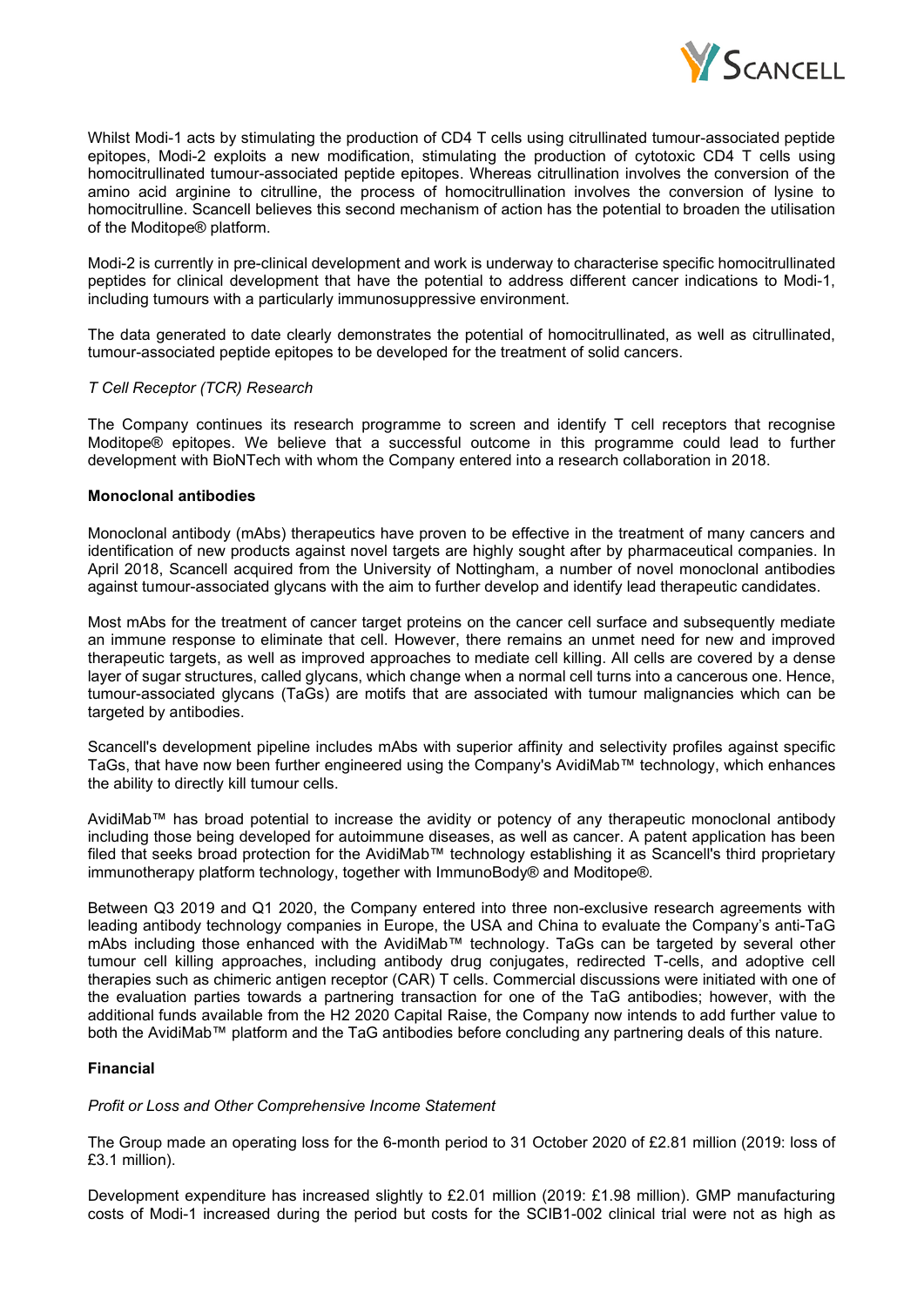

budgeted due to disruption caused by the COVID-19 pandemic which resulted in hospitals pausing non-COVID 19 clinical trials.

The fall in administrative expenditure to £0.97 million (2019: £1.11 million) reflects reduced expenditure on directors' remuneration and travel and conference costs in the period as a result of the COVID-19 pandemic which was partially offset by an increase in patent costs.

The grant income receivable of £0.17 million relates to expenditure incurred by Scancell from 1 October 2020 on the development of a COVID-19 vaccine.

The finance expense of £1.55 million (2019: £nil) relates to the accounting treatment of the £6 million Convertible Loan Notes which were issued on 12 August 2020. The finance expense is not a cash item and has no impact upon the Company's cashflow.

The Loss before taxation for the period amounted to £4.35 million (2019: £3.08 million) The R&D tax credit fell to £0.50 million (2019: £0.60 million) as a result of the reduced level of development expenditure claimable in the 6-month period.

Overall, the loss for the 6-month period was £3.86 million (2019: loss £2.51 million).

## *Statement of Financial Position*

At 31 October 2020 the net assets of the Group amounted to £24.72 million (30 April 2020: £7.65 million) including cash at bank of £25.74 million (30 April 2020: £3.58 million).

Current assets include tax receivable due at the end of the period of £1.76 million (April 2020: £1.26 million) and relates to the R&D tax credit for the year ended 30 April 2020 amounting to £1.26 million and an estimate of the amount recoverable at 31 October 2020.

The increase in Trade and other receivables to £0.62 million (April 2020: £0.37 million) is a result of increased VAT recoverable as a result of expenditure on the manufacture of Modi-1 and COVIDITY in the last couple of months of the reporting period together with grant income receivable.

Within Current liabilities are Convertible Loan Notes and Derivative Liabilities. The Convertible Loan Notes (CLNs) totalling £6 million are unsecured and were issued in August 2020. The terms of conversion are that the noteholder can convert the CLNs to shares at any time up to 8 August 2022 at a conversion price of 6.2 pence per share subject to customary adjustments. The CLNs are interest free. If not converted by that date Scancell will repay any outstanding balance. The Derivative Liabilities represents the fair value of the conversion feature of the CLN at the time of issue of the CLNs with changes in value being shown in the Consolidated Profit or Loss and Other Comprehensive Income Statement as a finance expense.

CLNs totalling £1 million were converted to shares on 26 October 2020. A further £3.25 million of CLNs were converted to shares on 2 November 2020.

The current Trade and other payables have reduced to £0.72 million (April 2020: £1.04 million). The reduction in trade and other payables relate to accrued expenditure on manufacturing contracts at 30 April 2020 that have been paid in the current period. All balances owing to suppliers at the end of the 6month period were paid in accordance with their terms and conditions.

### *Consolidated Cash Flow Statement*

The main reasons for the increase in cash of £22.17 million over the 6 month period to 31 October 2020 were:

- Net proceeds from issue of share capital in the period of £19.88 million (April 2020: £3.83 million)
- Net proceeds from issue of convertible loan notes £5.74 million (30 April 2020: £nil)
- Changes in working capital at the end of the respective period which are explained in the paragraphs above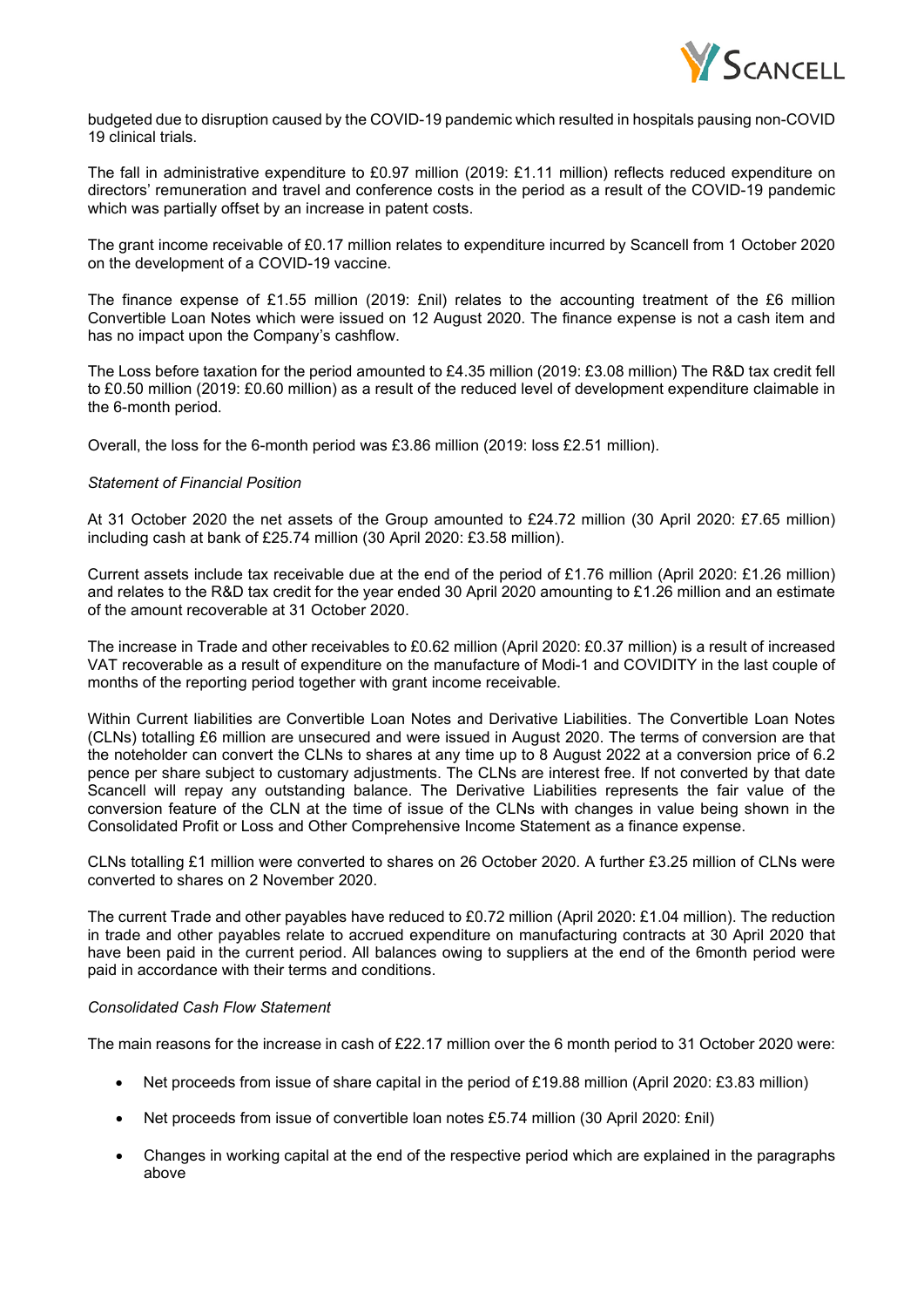

Since 31 October 2020, bank balances have increased significantly following £3.0 million gross (£2.85 million net proceeds) raised in November 2020 from an Open Offer to shareholders and a further issue of convertible loan notes of £17.90 million (net proceeds £17.63 million) also in November 2020.

## **Outlook**

The additional funding that has been received during the 6-month period to 31 October 2020 and in November 2020 is transformational and will enable the Company to move forward on a number of fronts including:

- Advance SCIB1, Modi-1 and COVID-19 vaccine through planned clinical trials
- To accelerate and broaden the development pipeline of novel therapies using the Company's Moditope®, ImmunoBody® and AvidiMabTM/TaG antibody products and platforms
- Initiate and advance new and existing ImmunoBody® and Moditope® programmes, such as Modi-2, which is currently in pre-clinical development
- Expand the Company's resources and capabilities in development and clinical operations to expedite programmes to the clinic and broaden their potential clinical utility
- Build on existing antibody expertise to further advance the preclinical development of the TaG antibodies, including as antibody-drug conjugates
- Supplement the c.£2m Innovate UK funding for the rapid development of our COVID-19 vaccine candidate
- Broaden the Company's intellectual property portfolio

The Company is already making progress against these goals including the appointment of a Chief Medical Officer and Medical Director to oversee the clinical planning for SCIB1, Modi-1 and COVIDITY during 2021 and beyond. In addition, to support these ongoing activities, and for future programmes, the Company has identified a laboratory facility in Oxford with the aim to expand our translational research, and process development activities to complement the activities of our core research team in Nottingham. Further progress is now being made in advancing the Modi-2 programme through pre-clinical development and also the development of our TaG antibody portfolio, particularly as antibody-drug conjugates, thus expanding our pipeline of differentiated therapeutics for the treatment of cancer. Finally, the COVIDITY programme is now advancing rapidly with the identification of our lead clinical candidate, with continued efforts to develop a reliable, effective and differentiated vaccine against COVID-19 and new variants of the SARS-CoV-2 virus.

The Board is pleased with the progress that the Company has made over the period, despite the constraints of the COVID-19 pandemic. We would like to thank our shareholders once again and look forward to providing an update in due course.

John Chiplin Chairman 28 January 2021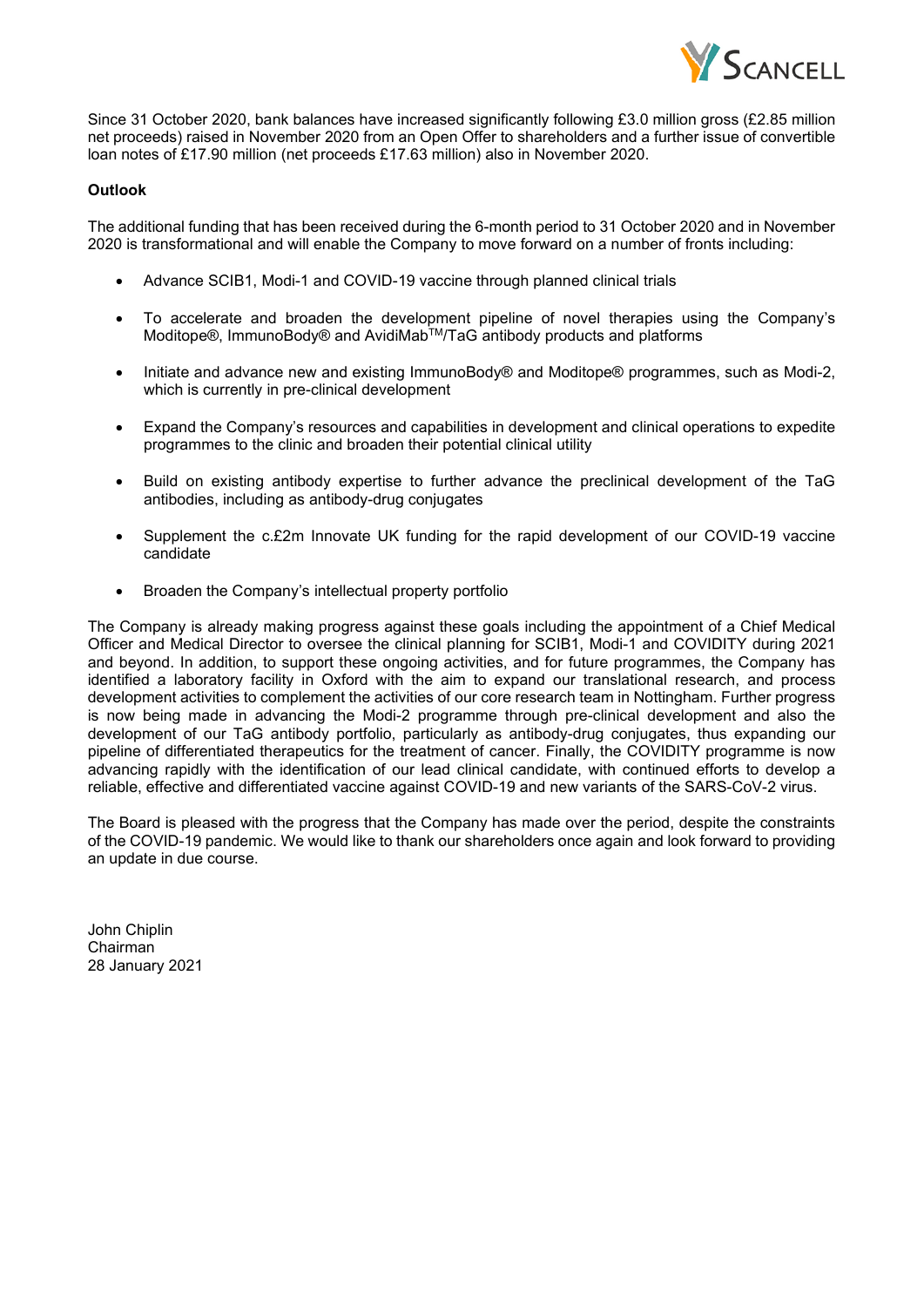

# **Scancell Holdings plc Consolidated Profit or Loss and Other Comprehensive Income Statement for the 6-month period to 31 October 2020**

|                                               | Unaudited  | Unaudited  | Audited    |
|-----------------------------------------------|------------|------------|------------|
|                                               | 6 months   | 6 months   | Year to    |
|                                               | 31/10/2020 | 31/10/2019 | 30/04/2020 |
|                                               | £'000      | £'000      | £'000      |
| <b>Continuing operations</b>                  |            |            |            |
| Development expenses                          | (2,010)    | (1, 977)   | (4,667)    |
| Administrative expenses                       | (967)      | (1, 113)   | (2, 115)   |
|                                               | (2, 977)   | (3,090)    | (6, 782)   |
| Grant income receivable                       | 169        |            |            |
| <b>OPERATING LOSS</b>                         | (2,808)    | (3,090)    | (6, 782)   |
| Finance Income                                | 2          | 8          | 17         |
| <b>Finance Expense</b>                        | (1, 547)   |            | (3)        |
| <b>LOSS BEFORE TAXATION</b>                   | (4, 353)   | (3,082)    | (6, 768)   |
| Tax on loss on ordinary activities            | 496        | 573        | 1,262      |
| <b>LOSS FOR THE PERIOD</b>                    | (3, 857)   | (2,509)    | (5,506)    |
|                                               |            |            |            |
| EARNINGS PER ORDINARY SHARE (PENCE)<br>Note 2 |            |            |            |
| <b>Basic</b>                                  | (0.71)     | (0.56)     | (1.45)     |
| <b>Diluted</b>                                | (0.71)     | (0.56)     | (1.45)     |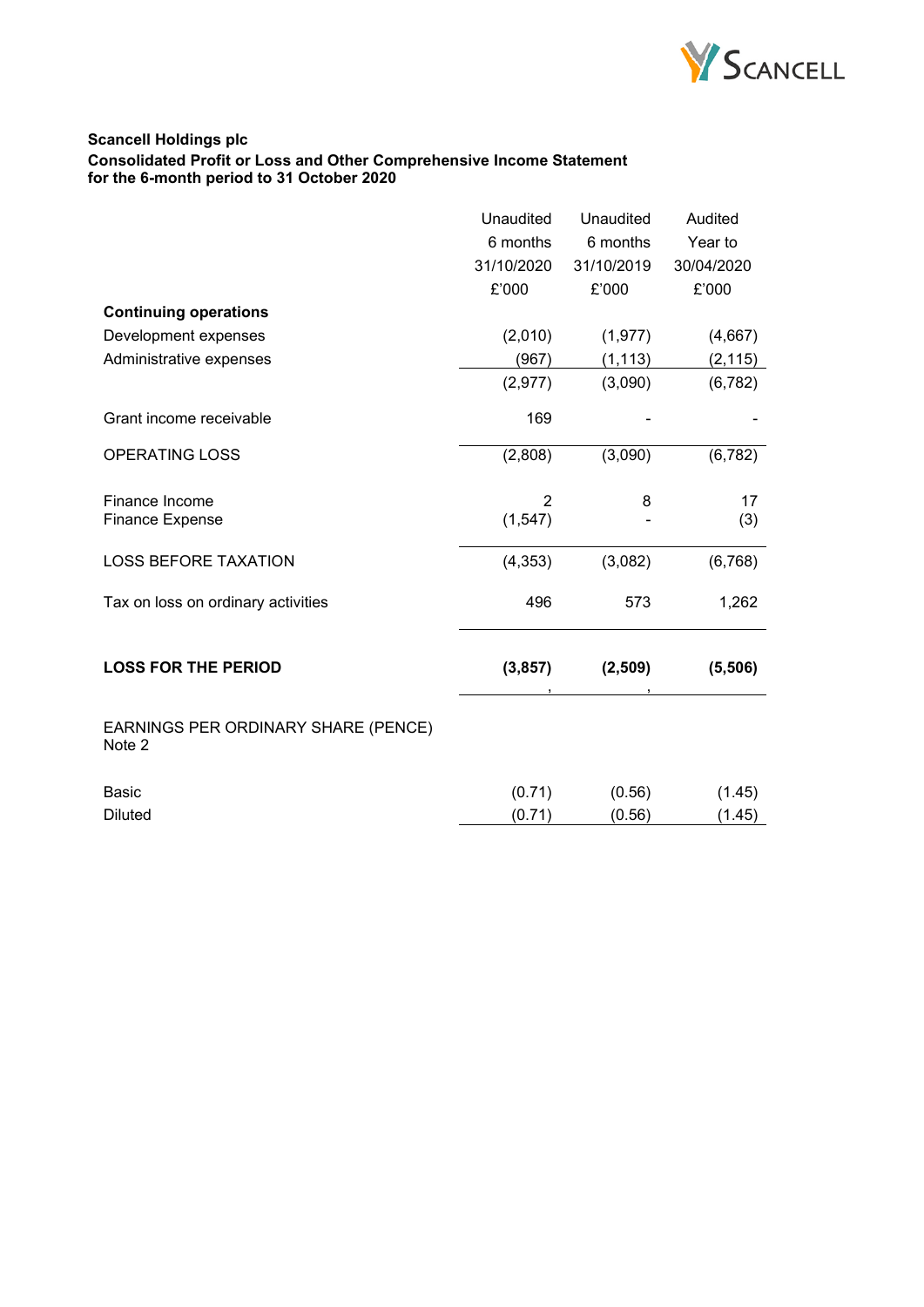

### **Scancell Holdings plc Consolidated Statement of Changes in Equity for the 6-month period to 31 October 2020**

|                          |                  | Share     | Share     |                  |                  |
|--------------------------|------------------|-----------|-----------|------------------|------------------|
|                          | Share            | premium   | option    | Retained         | Total            |
|                          | capital          | account   | reserve   | earnings         | Equity           |
|                          | £'000            | £'000     | £'000     | £'000            | £'000            |
|                          | <b>Unaudited</b> | Unaudited | Unaudited | <b>Unaudited</b> | <b>Unaudited</b> |
| At 1 May 2020            | 465              | 38,388    | 372       | (31, 577)        | 7,648            |
| Share issue              | 258              | 20,800    |           |                  | 21,058           |
| Expenses of issue        |                  | (1, 181)  |           |                  | (1, 181)         |
| Conversion of loan note  | 16               | 984       |           |                  | 1,000            |
| (Loss) for the period    |                  |           |           | (3,857)          | (3, 857)         |
| Share option costs       |                  |           | 51        |                  | 51               |
| At 31 October 2020       | 739              | 58,991    | 423       | (35, 434)        | 24,719           |
|                          |                  |           |           |                  |                  |
| At 1 May 2019            | 388              | 34,638    | 382       | (26,071)         | 9,337            |
| Share issue              | 77               | 3,800     |           |                  | 3,877            |
| Expenses of issue        |                  | (50)      |           |                  | (50)             |
| (Loss) for the period    |                  |           |           | (2,508)          | (2,508)          |
| At 31 October 2019       | 465              | 38,388    | 382       | (28, 579)        | 10,656           |
|                          |                  |           |           |                  |                  |
|                          | Audited          | Audited   | Audited   | <b>Audited</b>   | Audited          |
| At 1 May 2019            | 388              | 34,638    | 382       | (26,071)         | 9,337            |
| Share issue              | 77               | 3,800     |           |                  | 3,877            |
| <b>Expenses of issue</b> |                  | (50)      |           |                  | (50)             |
| (Loss) for the year      |                  |           |           | (5,506)          | (5,506)          |
| Share option costs       |                  |           | (10)      |                  | 10)              |
| At 30 April 2020         | 465              | 38,388    | 372       | (31, 577)        | 7,648            |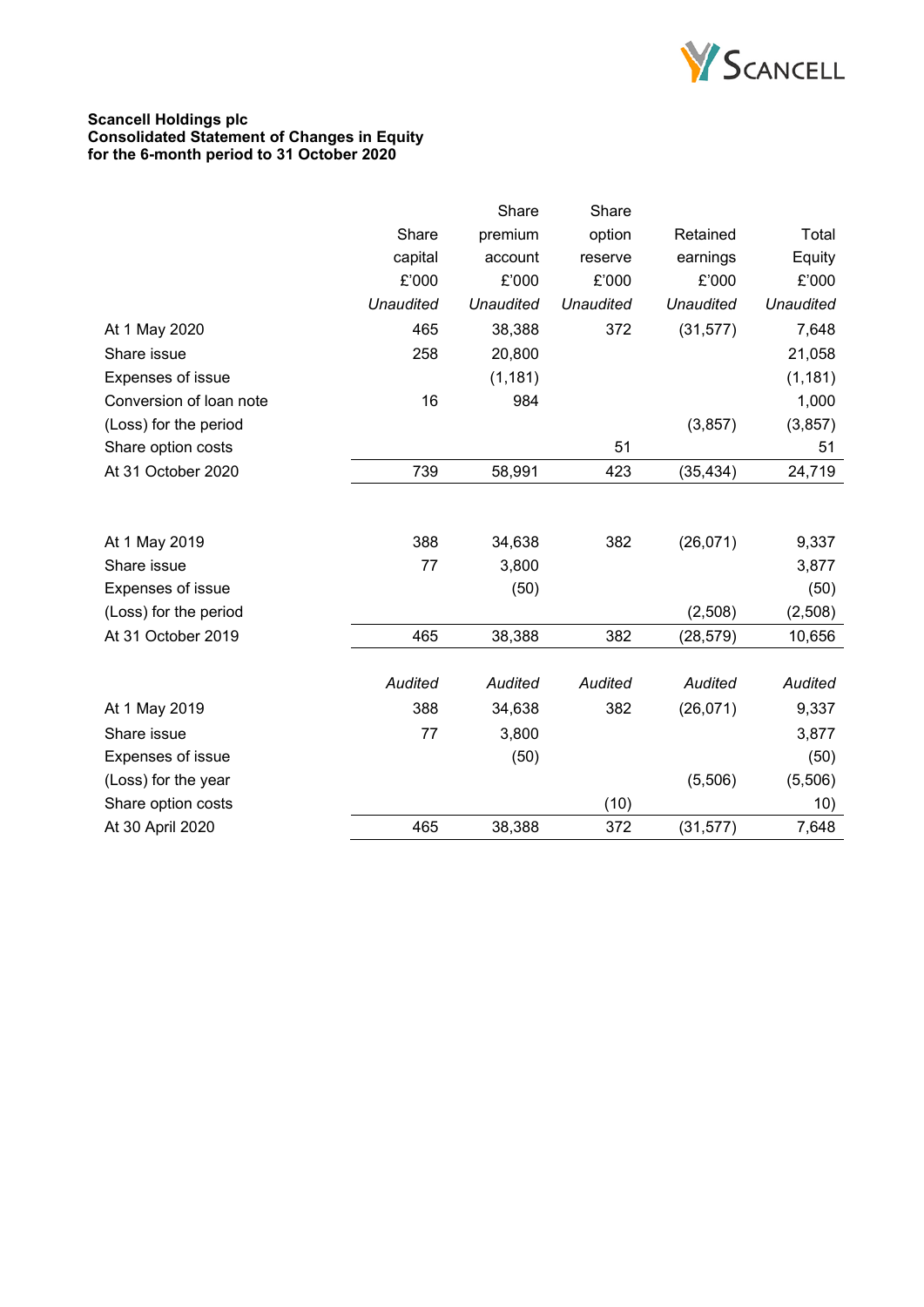

#### **Scancell Holdings plc Consolidated Statement of Financial Position as at 31 October 2020**

|                                | Unaudited  | Unaudited  | Audited    |
|--------------------------------|------------|------------|------------|
|                                | 31/10/2020 | 31/10/2019 | 30/04/2020 |
|                                | £          | £          | £          |
| <b>ASSETS</b>                  |            |            |            |
| <b>Non-current assets</b>      |            |            |            |
| Plant and equipment            | 192        | 60         | 63         |
| Right of use assets            | 107        |            | 132        |
| Goodwill                       | 3,415      | 3,415      | 3,415      |
|                                | 3,714      | 3,475      | 3,610      |
|                                |            |            |            |
| <b>Current assets</b>          |            |            |            |
| Trade and other receivables    | 624        | 517        | 371        |
| Income tax assets              | 1,757      | 1,655      | 1,262      |
| Cash and cash equivalents      | 25,741     | 5,787      | 3,575      |
|                                | 28,122     | 7,959      | 5,208      |
|                                |            |            |            |
| <b>TOTAL ASSETS</b>            | 31,836     | 11,434     | 8,818      |
|                                |            |            |            |
| <b>LIABILITIES</b>             |            |            |            |
| <b>Non-current liabilities</b> |            |            |            |
| Lease liabilities              | (68)       |            | (79)       |
|                                | (68)       |            | (79)       |
| <b>Current liabilities</b>     |            |            |            |
| Trade and other payables       | (720)      | (778)      | (1,041)    |
| Convertible Loan note          | (3, 407)   |            |            |
| Derivative liability           | (2,872)    |            |            |
| Lease liabilities              | (50)       |            | (50)       |
|                                | (7,049)    | (778)      | (1,091)    |
| <b>TOTAL LIABILITIES</b>       | (7, 117)   | (778)      | (1, 170)   |
|                                |            |            |            |
| <b>NET ASSETS</b>              | 24,719     | 10,656     | 7.648      |
|                                |            |            |            |
|                                |            |            |            |
| <b>TOTAL EQUITY</b>            |            |            |            |
| Called up share capital        | 739        | 465        | 465        |
| Share premium account          | 58,991     | 38,389     | 38,388     |
| Share option reserve           | 423        | 382        | 372        |
| Retained earnings              | (35, 434)  | (28, 580)  | (31, 577)  |
|                                | 24,719     | 10,656     | 7,648      |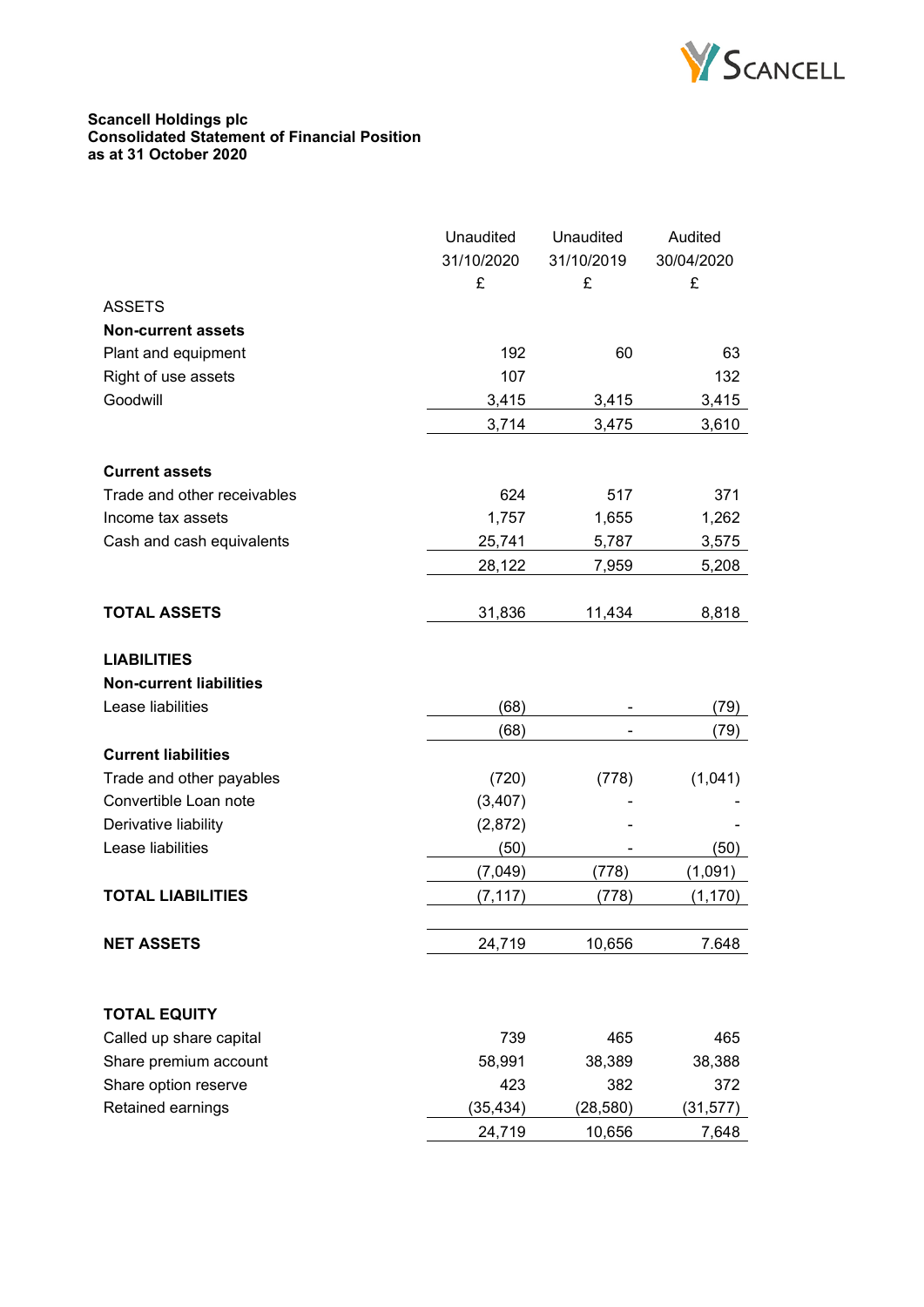

### **Scancell Holdings plc Consolidated Cash Flow Statement for the 6-month period to 31 October 2020**

|                                                         | Unaudited  | Unaudited  | Audited    |
|---------------------------------------------------------|------------|------------|------------|
|                                                         | 6 months   | 6 months   | Year to    |
|                                                         | 31/10/2020 | 31/10/2019 | 30/04/2020 |
|                                                         | £'000      | £'000      | £'000      |
| <b>Cash flows from operating activities</b>             |            |            |            |
| (Loss) before tax for the period                        | (4, 353)   | (3,082)    | (6,768)    |
| Adjustments for:                                        |            |            |            |
| Finance income                                          | (2)        | (8)        | (14)       |
| Lease interest paid                                     | 3          |            | 3          |
| Convertible Loan note interest                          | 216        |            |            |
| Finance expense relating to derivatives                 | 1,328      |            |            |
| Depreciation                                            | 8          | 7          | 22         |
| Amortisation of right of use asset                      | 26         |            | 21         |
| Share based payment credit                              | 51         |            | (10)       |
| Cash flows from operations before changes in            |            |            |            |
| working capital                                         | (2,723)    | (3,083)    | (6, 746)   |
|                                                         |            |            |            |
| (Increase)/decrease in trade and other receivables      | (253)      | 161        | 307        |
| (Decrease)/increase in trade and other payables         | (321)      | (426)      | (164)      |
| Cash generated from operations                          | (3, 297)   | (3,348)    | (6,603)    |
| Tax credits received                                    |            | 749        | 1,831      |
| Net cash from operating activities                      | (3, 297)   | (2, 599)   | (4, 772)   |
|                                                         |            |            |            |
| Cash flows from investing activities                    |            |            |            |
| Purchase of tangible fixed assets                       | (124)      | (9)        | (27)       |
| Other income                                            |            |            |            |
| Finance income                                          | 2          | 8          | 14         |
| Net cash used by investing activities                   | (122)      | (1)        | (13)       |
| <b>Financing activities</b>                             |            |            |            |
| Proceeds from issue of share capital                    | 21,058     | 3,877      | 3,877      |
| Expenses of share issue                                 | (1, 181)   | (50)       | (50)       |
| Proceeds from issue of Convertible loan notes           | 5,735      |            |            |
| Lease payments                                          | (27)       |            | (27)       |
| Net cash generated from financing activities            | 25,585     | 3,827      | 3,800      |
|                                                         |            |            |            |
| Net increase/(decrease) in cash and cash<br>equivalents | 22,166     | 1,227      | (985)      |
|                                                         |            |            |            |
| Cash and cash equivalents at beginning of the year      | 3,575      | 4,560      | 4,560      |
| Cash and cash equivalents at end of the period          | 25,741     | 5,787      | 3,575      |